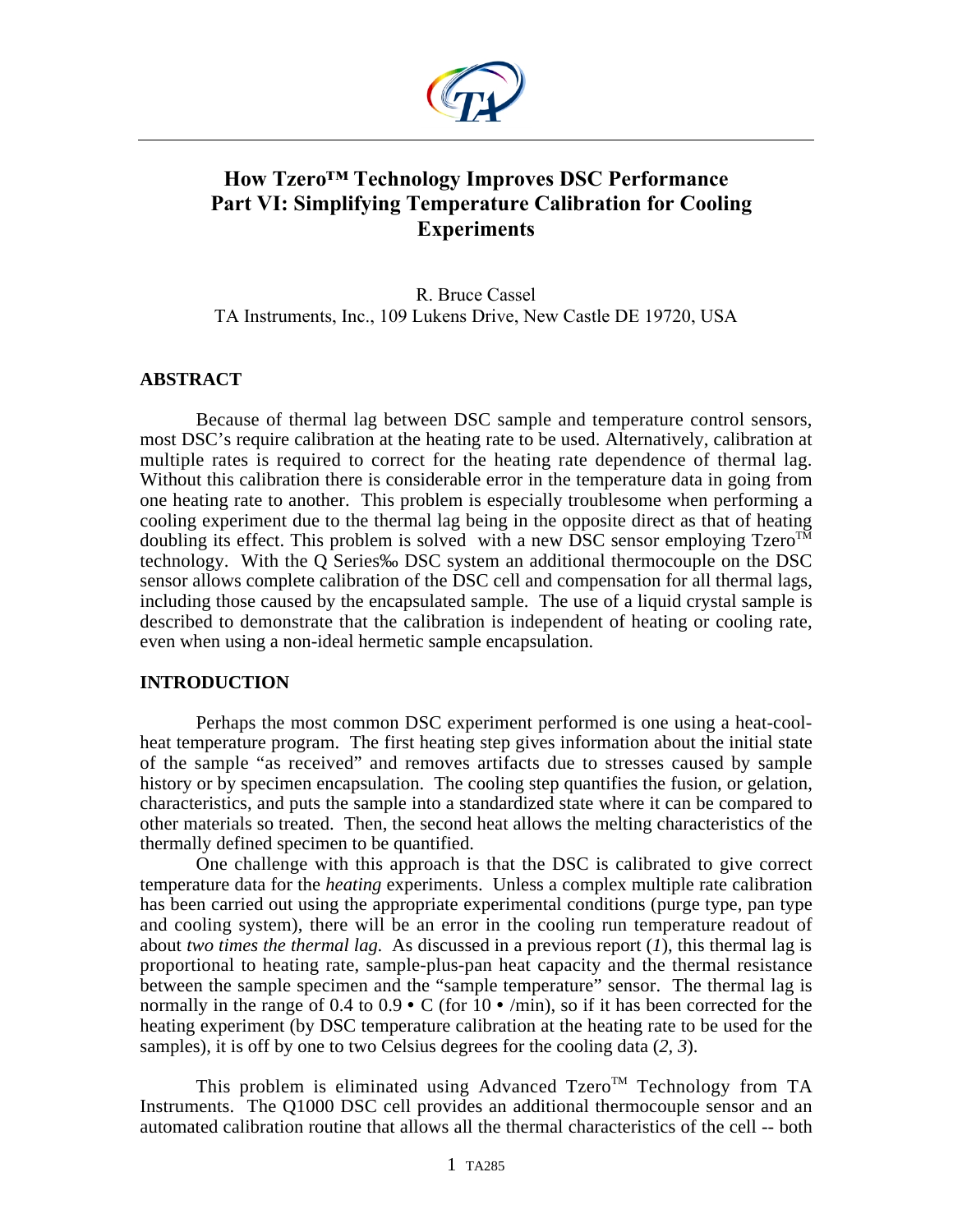those affecting the ordinate baseline, and those affecting the temperature scale -- to be addressed (*4*).

But how can one verify that this problem has been eliminated even for cooling experiments, given that most common temperature calibration materials super-cool making them unsuitable for calibration on cooling. A suitable tool is the use of certain liquid crystalline materials that do not super-cool.

## **EXPERIMENTAL**

The liquid crystal material used is  $\{(+)-4-n$ -hexyloxyphenyl  $4'$  –(2"methylbutyl)biphenyl-4-carboxylate}, known as CE-3. This material was obtained in purified form from a commercial vender (*5*), the use of which is described in ASTM standard E2069 for DSC calibration on cooling (*6*). 1.5 milligrams of a purified sample of CE-3 was encapsulated in a hermetically sealed pan.

Figure 1 shows a thermal curve showing twophase transitions of this material. Note that while the solidification of the sample into a solid shows considerable super-cooling, the onset of the higher temperature peak (just under 80 ºC) appears at the same temperature. It is this transition that allows for a more carefully examination of the scanning-rate invariance of the Advanced Tzero temperature data.

The DSC used to demonstrate this was a Q1000 DSC from TA Instruments. The Advanced Tzero Technology capability comes standard with this model. This capability allows the thermal



characteristics of the sample pan, as well as those of the DSC sensor itself, to be addressed in the output signals. This is accomplished using a cell calibration that does not require the use of any particular sample pan. Once calibrated, the system properly compensates for thermal lag caused by heat flow within the DSC sensor, and into the capsule containing the sample. As a result, one can consider that the temperature displayed on the X-axis is the *sample pan temperature*, the temperature at the surface of the sample specimen itself. This is a considerable improvement over reporting the temperature solely based on a sensor embedded in a DSC disk, sample holder, or yet farther removed from the sample (*7*). The Q1000 DSC was calibrated using only sapphire heat capacity standard scanning at 20 °C/min and indium metal for a melting standard, encapsulated in a standard aluminum pan. No special care was taken in calibration, or to "fine-tune" the instrument.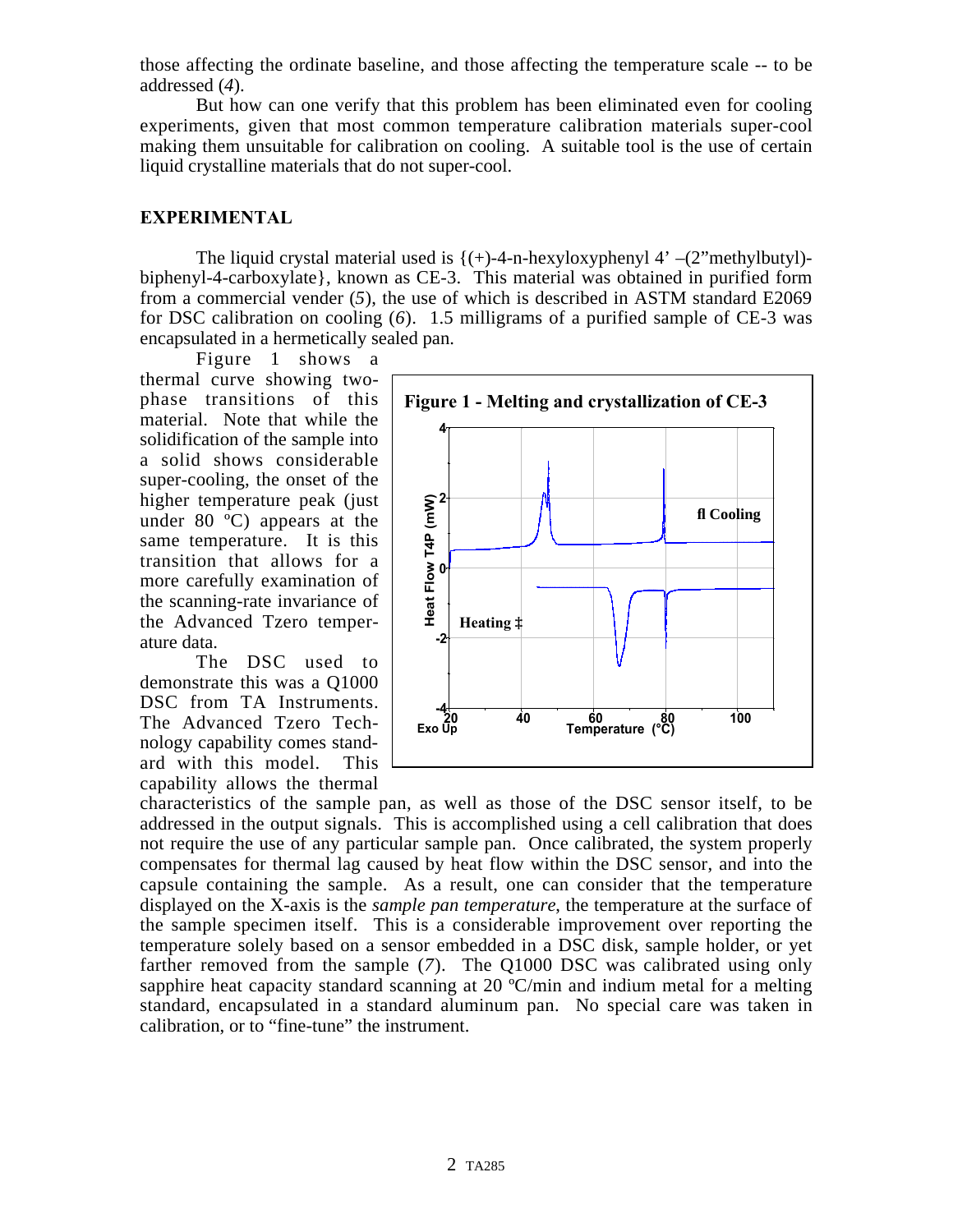Figure 2 shows the results of heating and cooling the CE-3 system through a liquid crystal phase change transition. This peak corresponds to the transition between two liquid crystalline phases, the chiral smectic phase and the cholesteric phase. The correct transition temperature for this single valued point is obtained by extrapolating the peak onset back to the isothermal baseline, the zero heat capacity line (which on the Q Series is zero milliwatts). This can be seen to be 79.7 °C as measured either heating or cooling. Using the standard method of onset from the peak baseline gives a maximum temperature offset of 0.2 ºC when using heating rates up





to 30 ºC/min or cooling rates up to 20 ºC/min. Moreover, when using standard aluminum pans for encapsulation, this offset will be even less.

## **CONCLUSIONS**

Some liquid crystal transitions are known to exhibit very little super-cooling. Therefore, the onset of this transition should appear at the same temperature as it is heated or cooled at normal DSC scanning rates. That this is demonstrated using the Q-Series DSC shows that the compensation provided by Advanced Tzero Technology is effectively addressing all thermal lag in the DSC/sample pan system. To make this proof even more convincing, the experiment was carried out in the less-than-ideally-coupled hermetic sample pans often used for the analysis of organic materials containing volatile components.

What does this mean for ordinary heat-cool-heat analysis, or any other routine cooling experiment? It means that for all practical purposes you can calibrate the DSC at any reasonable heating rate, and the DSC temperature data will be correct within a few tenths of a Celsius degree for data taken at other heating *or cooling* rates. Because advanced Tzero compensates for the effect of pan thermal mass and coupling, it is possible to calibrate using one pan type and then use another pan type (as was done in this report) without incurring substantial error. In short, because Tzero technology utilizes more information about the DSC itself in its measurement, it is safe to run under a wider range of conditions without calibrating under those specific conditions.

## **REFERENCES**

- 1. L. E. Waguespack and R. L. Blaine, "Design of a New DSC Cell with Tzero‰ Technology", *Proceedings of the 29<sup>th</sup> Conference of the North American Thermal Analysis Society,* **2001,** pp. 721-727.
- 2. J. D. Menczel and T.M. Leslie, "Temperature Calibration of a Power Compensation DSC on Cooling", *Thermochimica Acta,* **1990**, 166, pp. 309-317.